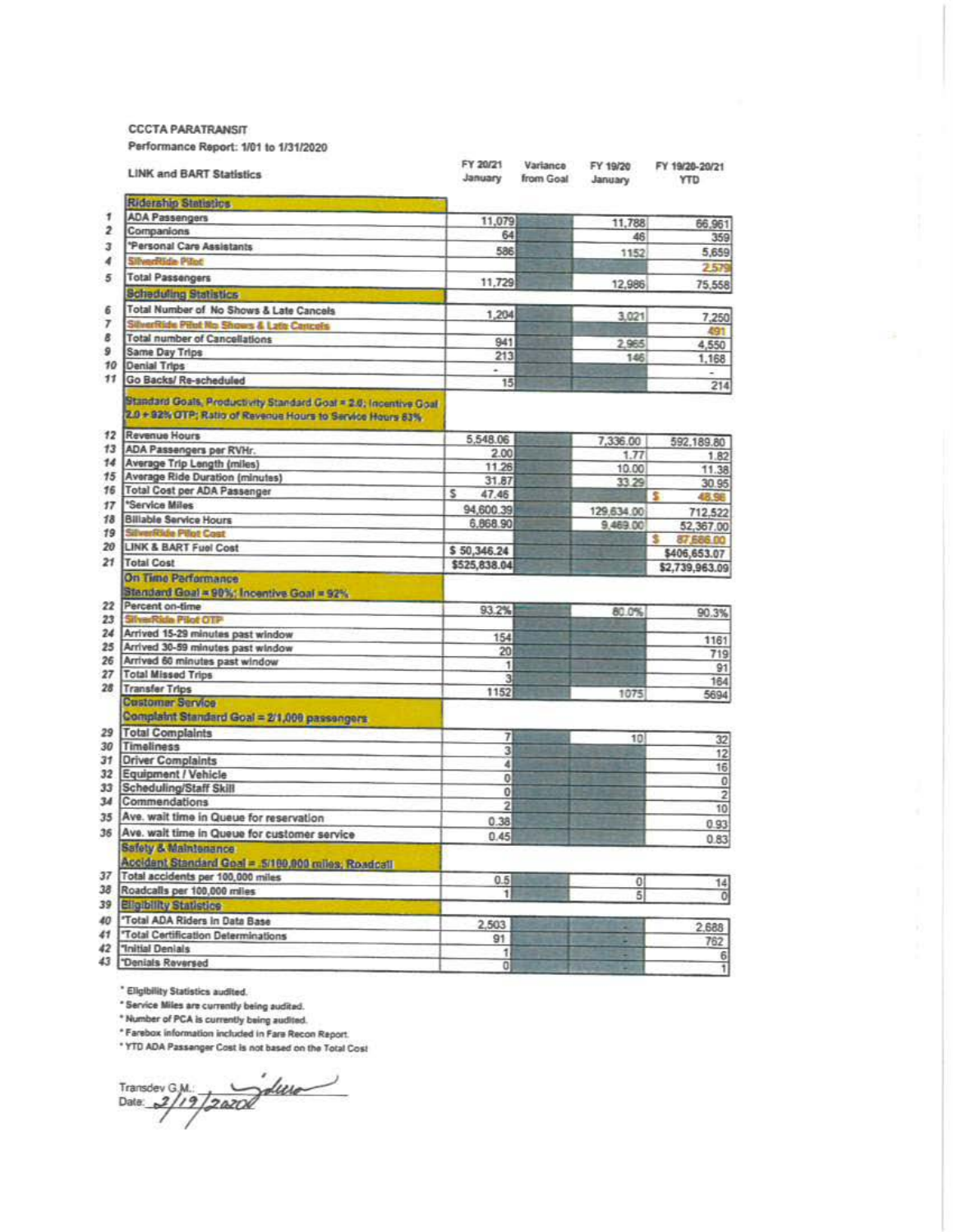**CCCTA PARATRANSIT** 

Performance Report: 2/01 through 2/29/2020

|                  | <b>LINK and BART Statistics</b>                                           | FY 19/20<br>February | Variance<br>from Goal | FY 18/19<br>February  | 19/20<br><b>YTD</b> |
|------------------|---------------------------------------------------------------------------|----------------------|-----------------------|-----------------------|---------------------|
|                  | <b>Ridership Statistics</b>                                               |                      |                       |                       |                     |
| 1                | <b>ADA Passengers</b>                                                     | 10,606               |                       | 10,957                | 88,646              |
| $\boldsymbol{2}$ | Companions                                                                | 55                   |                       | 45                    | 478                 |
| 3                | *Personal Care Assistants                                                 | 578                  |                       | 1035                  | 6,823               |
| 4                | <b>SilverRide Pilot</b>                                                   | 402                  |                       |                       | 3,413               |
| 5                | <b>Total Passengers</b>                                                   | 11,641               |                       |                       |                     |
|                  | <b>Scheduling Statistics</b>                                              |                      |                       | 12,037                | 99,360              |
|                  | Total Number of No Shows & Late Cancels                                   |                      |                       |                       |                     |
| 6<br>7           | <b>SilverRide Pilot No Shows &amp; Late Cancels</b>                       | 1,179                |                       | 3,005                 | 9,633               |
| 8                | <b>Total number of Cancellations</b>                                      | 35<br>802            |                       |                       | 598                 |
| 9                | <b>Same Day Trips</b>                                                     | 163                  |                       | 2,925<br>$\mathbf{0}$ | 5,491               |
| 10               | <b>Denial Trips</b>                                                       | u,                   |                       |                       | 1,544               |
| 11               | Go Backs/ Re-scheduled                                                    | 46                   |                       |                       | 275                 |
|                  | <b>Standard Goals, Productivity Standard Goal = 2.0: Incentive</b>        |                      |                       |                       |                     |
|                  | Goal 2.0 + 92% OTP; Ratio of Revenue Hours to Service<br><b>Hours 83%</b> |                      |                       |                       |                     |
|                  | 12 Revenue Hours                                                          | 5.223.80             |                       | 6,781.00              | 48,156.20           |
|                  | 13 ADA Passengers per RVHr.                                               | 2.03                 |                       | 1.78                  | 1.85                |
|                  | 14 Average Trip Length (miles)                                            | 11.46                |                       | 10.60                 | 11.39               |
| 15               | <b>Average Ride Duration (minutes)</b>                                    | 27.89                |                       | 31.92                 | 30.95               |
| 16               | Total Cost per ADA Passenger                                              | \$<br>44.77          |                       |                       | \$<br>47.91         |
| 17               | *Service Miles                                                            | 90,870.00            |                       | 101,673.00            | 804,345.26          |
| 18               | <b>Billable Service Hours</b>                                             | 6,514.20             |                       | 8,781.00              | 58,881.20           |
| 19               | <b>SilverRide Pilot Cost</b>                                              | \$13,668.00          |                       |                       | 116,042.00<br>\$    |
| 20               | <b>LINK &amp; BART Fuel Cost</b>                                          | \$48,555.36          |                       |                       | \$455,208.43        |
| 21               | <b>Total Cost</b>                                                         | \$521,182.59         |                       | \$496,953.16          | \$3,043,589.95      |
|                  | <b>On Time Performance</b><br>Standard Goal = 90%; Incentive Goal = 92%   |                      |                       |                       |                     |
| 22               | <b>Percent on-time</b>                                                    | 91.4%                |                       | 78.0%                 | 90.4%               |
| 23               | <b>SilverRide Pilot OTP</b>                                               | 100%                 |                       |                       | 99%                 |
| 24               | Arrived 15-29 minutes past window                                         | 212                  |                       |                       | 1527                |
| 25<br>26         | Arrived 30-59 minutes past window                                         | 46                   |                       |                       | 765                 |
| 27               | Arrived 60 minutes past window<br><b>Total Missed Trips</b>               | 4<br>5               |                       |                       | 95                  |
|                  | 28 Transfer Trips                                                         | 1086                 |                       | 981                   | 169<br>7932         |
|                  | <b>Customer Service</b>                                                   |                      |                       |                       |                     |
|                  | <b>Complaint Standard Goal = 2/1,000 passengers</b>                       |                      |                       |                       |                     |
|                  | 29 Total Complaints                                                       | 8                    |                       | 13                    | 40                  |
|                  | 30 Timeliness                                                             | 6                    |                       |                       | 18                  |
| 31               | <b>Driver Complaints</b>                                                  | $\overline{c}$       |                       |                       | 18                  |
|                  | 32 Equipment / Vehicle                                                    | $\overline{0}$       |                       |                       | $\mathbf 0$         |
|                  | 33 Scheduling/Staff Skill                                                 | $\pmb{0}$            |                       |                       | $\overline{2}$      |
|                  | 34 Commendations                                                          | $\overline{c}$       |                       |                       | 12                  |
|                  | 35 Ave. wait time in Queue for reservation                                |                      |                       |                       | 0.93                |
|                  | 36 Ave. wait time in Queue for customer service                           |                      |                       |                       | 0.83                |
|                  | <b>Safety &amp; Maintenance</b>                                           |                      |                       |                       |                     |
|                  | Accident Standard Goal = .5/100,000 miles; Roadcall                       |                      |                       |                       |                     |
| 37               | Total accidents per 100,000 miles                                         | $\overline{0}$       |                       | $\overline{c}$        | 0.00                |
| 38               | Roadcalls per 100,000 miles                                               | 3                    |                       | $\overline{c}$        | 0                   |
| 39               | <b>Eligibility Statistics</b>                                             |                      |                       |                       |                     |
| 40               | *Total ADA Riders in Data Base                                            | 2,516                |                       |                       | 2,780               |
| 41               | *Total Certification Determinations                                       | 92                   |                       | H                     | 854                 |
| 42               | *Initial Denials                                                          | 0                    |                       | a                     | 7                   |
| 43               | *Denials Reversed                                                         | 0                    |                       |                       | $\mathbf{1}$        |

\* Total Preventable accidents YTD is 6

Phone Report is down

\* Number of PCA is currently being audited.

\* Farebox information included in Fare Recon Report.

\* YTD ADA Passenger Cost is not based on the Total Cost

Transdev G.M.:<br>Date: 3/25/2020 duran